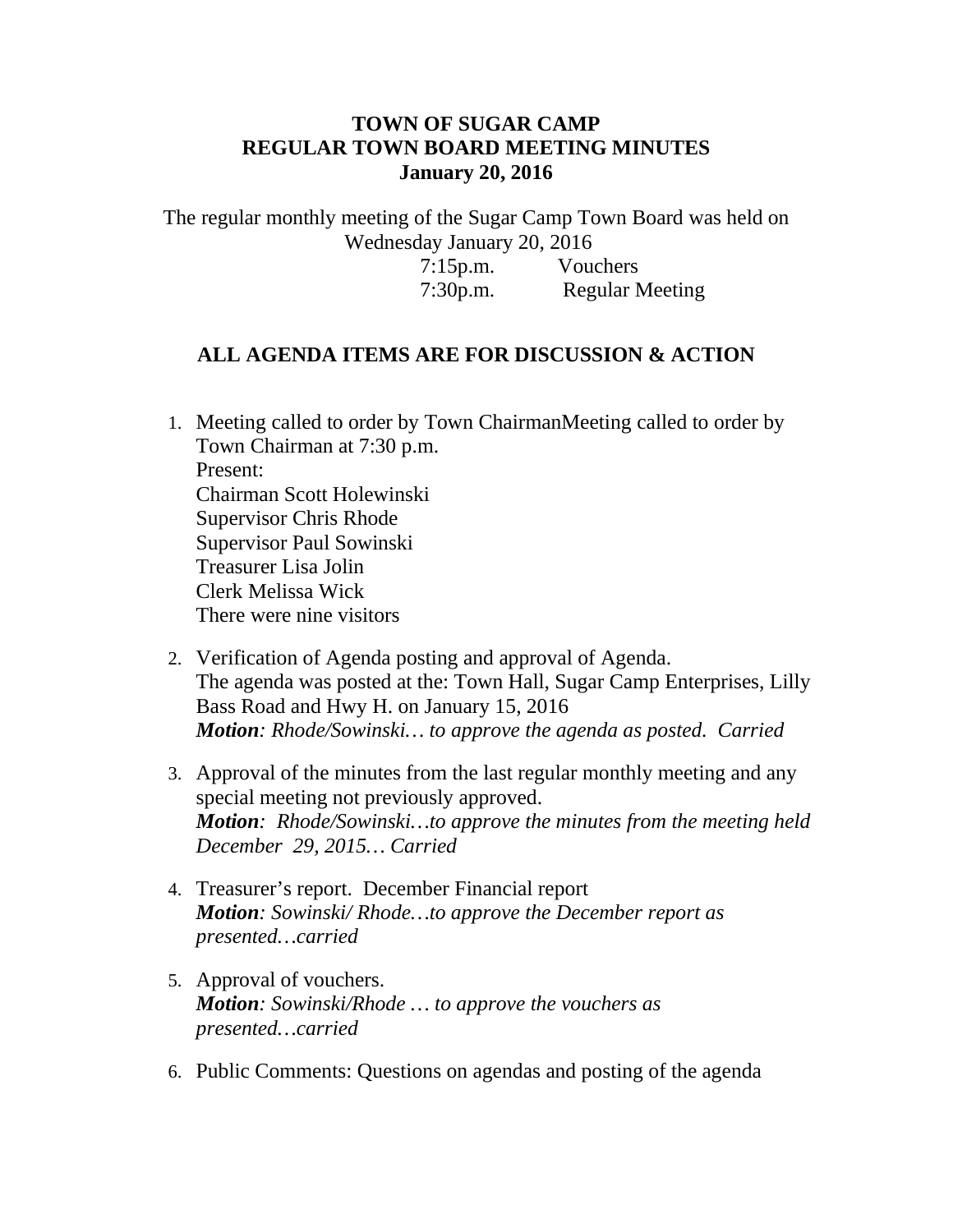- 7. Correspondences: Thank you from Tri-County Council
- 8. Old Business: None
- 9. New Business:
	- 1. A. 7458 Birch Tree Drive Administrative Review Permit Permit request cancelled from owners of 7458 Birch Tree Drive
	- 2. B. 5020 Sand Beach Drive Administrative Review Permit *Motion: Holewinski/Rhode the Town of Sugar Camp has no objection to the Administrative Review Permit for 5020 Sand Lake Road with these conditions added:*
		- 1. *Owner to supply a copy of Title policy to show no deed restrictions or Covenants exist that would not allow for this type of use*
		- 2. *Parcels on both sides of this property have no objection (in writing) to approval of the Tourist Rooming House Permit*
		- 3. *All use of Lake Front restricted to 100" of riparian frontage (No use of waterfront For use of water toys like rafts and trampolines in front of neighbor's lots)*
		- 4. *No parking on easement road*
		- 5. *Have contract for weekly garbage pick up to location*
		- 6. *County reserves the right to amend or pull the permit if problems arise from other neighbors*
		- 7. *Town reserves the right to request that this permit be bumped to a conditional use permit if problems arise in the future…Carried*
- 10. Road Work/Town Hall Report *Motion: Sowinski/Rhode … to accept the reports as presented… Carried*
- 11. Future Agenda Items: A. Terry Quick Administrative Review
- 12. Set the date of the next board meeting: Regular town meeting Monday February 15, 2016
- 13. Motion to Adjourn *Motion: Rhode/Sowinski to adjourn at 7:55p.m.… Carried*